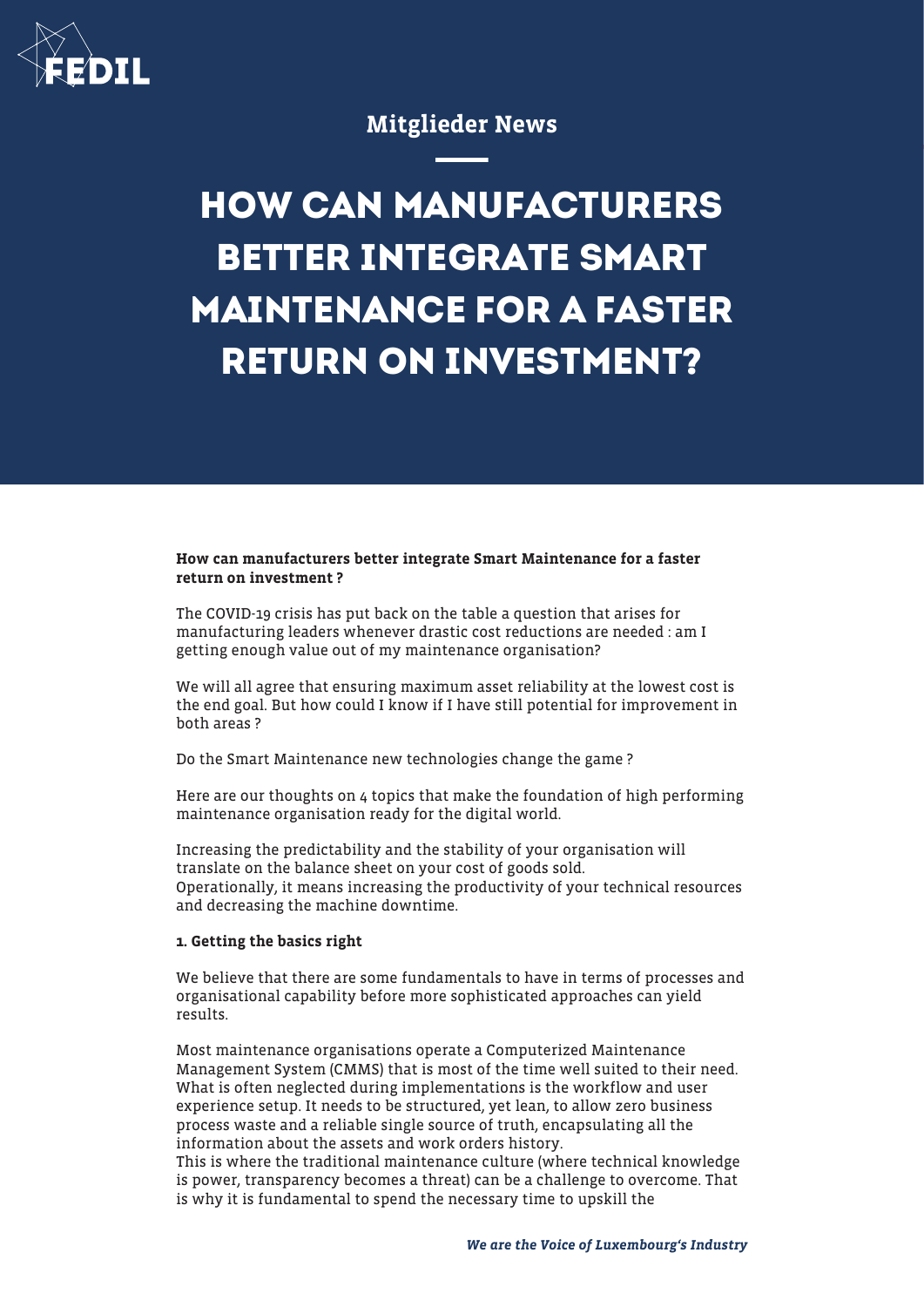

organisation to be able to operate adequately these processes.

#### 2. Seeing it all

An accurate and real time view on the work to do is gold to seamlessly organize things, in any environment. For the maintenance function, it means having in the CMMS the minimum information about the known backlog : job content, skills, spare parts references, asset, length, due date. This consolidated information will not only allow to see and anticipate needs in machine downtime and resources for the months and years to come, but also to spread evenly the load on resources and machines. What we usually see here is a that a big part of the backlog is not known (informal recurring work, requests not entered in the system), adding a lot of avoidable uncertainty in the daily operations.

#### 3. The Schedule and the Continuous Improvement

Only at this stage you should be able to successfully do the so-called scheduling part. Doing a formal scheduling before this maturity stage is very risky and will create a lot of frustration and inefficiencies.

If well executed, the organisation (maintenance, production and other support services) will have significantly lowered the level of uncertainty for the coming week and will be in the best possible conditions to execute work orders with the highest level of safety and efficiency.

Getting to this point will yield your first productivity increase (doing more work with the same amount of people)…And it is just the beginning. Understanding the deviations of the schedule will allow you to strategically trigger the right improvement projects : spare parts managements, production schedule, technician training, preventive work content, machine design… Applying all these steps the right way usually triggers a 20% increase in labour productivity and asset downtime in less than a year.

#### 4. The best cases for Smart Maintenance

One of the great recent technological developments in the Maintenance world is the ability to better understand behaviour of our assets remotely and predict its future decrease in performance at a reasonable cost.

Although there is an explanatory aspect on trying new condition monitoring and advanced analytics techniques, it should be initially supported by a business case geared towards savings : resource or asset performances.

In our experience, these 2 situations work well to start a bottom up approach on your Digital Maintenance journey

#### Case 1 : Downtime shift from unplanned to planned

The ideal case is on a strategical piece of equipment that is causing high downtime and technician consumption. Typically, there have been numerous unsuccessful projects to implement a preventive program. Manual inspections are time consuming in labour and downtime.

The remote condition monitoring and applied analytics will allow you to generate a work notification with enough time ahead to plan the repair, thus making it much more efficient as a planned downtime.

#### Case 2 : Equipment life span increase

You have a preventive maintenance program working on this equipment, but the parts are extremely expensive. Delaying the work up to the limit of wear can mean substantial savings.

Applying the same methodology (condition monitoring and advanced analytics)